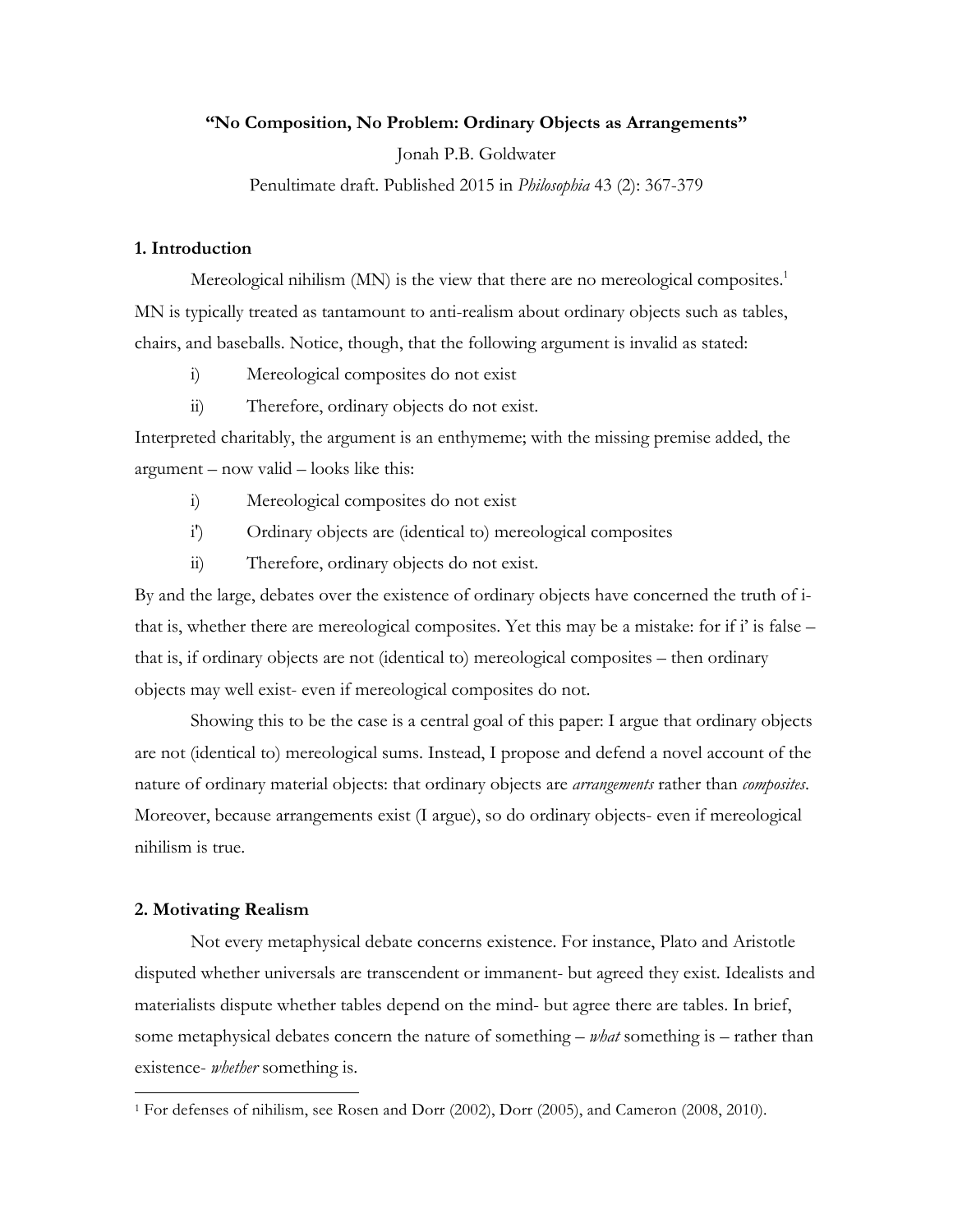In practice, one often gives an account of something's nature by identifying it with one *candidate* over another. Consider propositions. There are various candidates for what propositions are, including sets of worlds (or functions from sets of worlds to truth-values), non-mereological ("Russellian") complexes of concrete constituents, and abstract entities akin to reified Meanings. Similarly, one can ask whether possible worlds are concrete objects, abstract states of affairs, or maximal consistent sets of propositions. And the same goes for (macroscopic) material objects, where traditional candidates include mereological sums of smaller material objects, bundles of tropes, logical constructions out of sense data, and hylemorphic compounds of form and matter.<sup>2</sup> Generally speaking, then, to choose one candidate over another is to give an account of the nature of the identified entity.

There being a range of identification-candidates prompts a methodological question: should the prospects for realism about a given identification-candidate inform the choice to identify an entity with that candidate? My inclination is to answer in the affirmative, though I won't defend this as a general principle here. Instead, something slightly weaker is sufficient for my purposes- where the weakening restriction concerns entities that enjoy a presumption of existence in non-philosophical contexts. In particular, I endorse the following principle, which I will call the *meta-ontological principle of existential charity*: when choosing between rival identification-candidates for entities whose existence is considered trivial (or indubitable) in non-philosophical contexts, and all else is (roughly) equal, the metaphysician ought to pick an identification-candidate that vindicates, rather than overturns, the presumption of existence.<sup>3</sup>

Naturally, some might resist. After all, why think common sense is infallible about what exists? Why should one be charitable if common sense has a long history of error? These are reasonable questions, the reasonableness of which is a large part of what makes the charity principle defeasible. So, if it turns out that something about the entity in question is incoherent, or that no reasonable identification-candidate exists, then anti-realism may well be

<sup>2</sup> Many of these traditional views have modern variants. For a modern version of the bundle theory, see Paul (2006). For a modern take on Aristotelian hylemorphism, see Fine (2003, 2008) and Koslicki (2008). Others advocate newer conceptions. For objects as spacetime nodes, see Schaffer (2009). For discussion of objects as structural relations, see Chakravartty (2003). For objects as conventional constructions, see Sidelle (2010, *inter alia*). In brief, many candidates for the nature of objects exist, and each requires argument. That being said, I will neither defend nor criticize these particular theories (space forbids a thorough examination); rather, I mention them to establish precedent and a position in conceptual space.

<sup>3</sup> See Hirsch (2002) and McGrath (2008) for discussion of a distinct (but similar) linguistic (rather than metaphysical) principle of charity.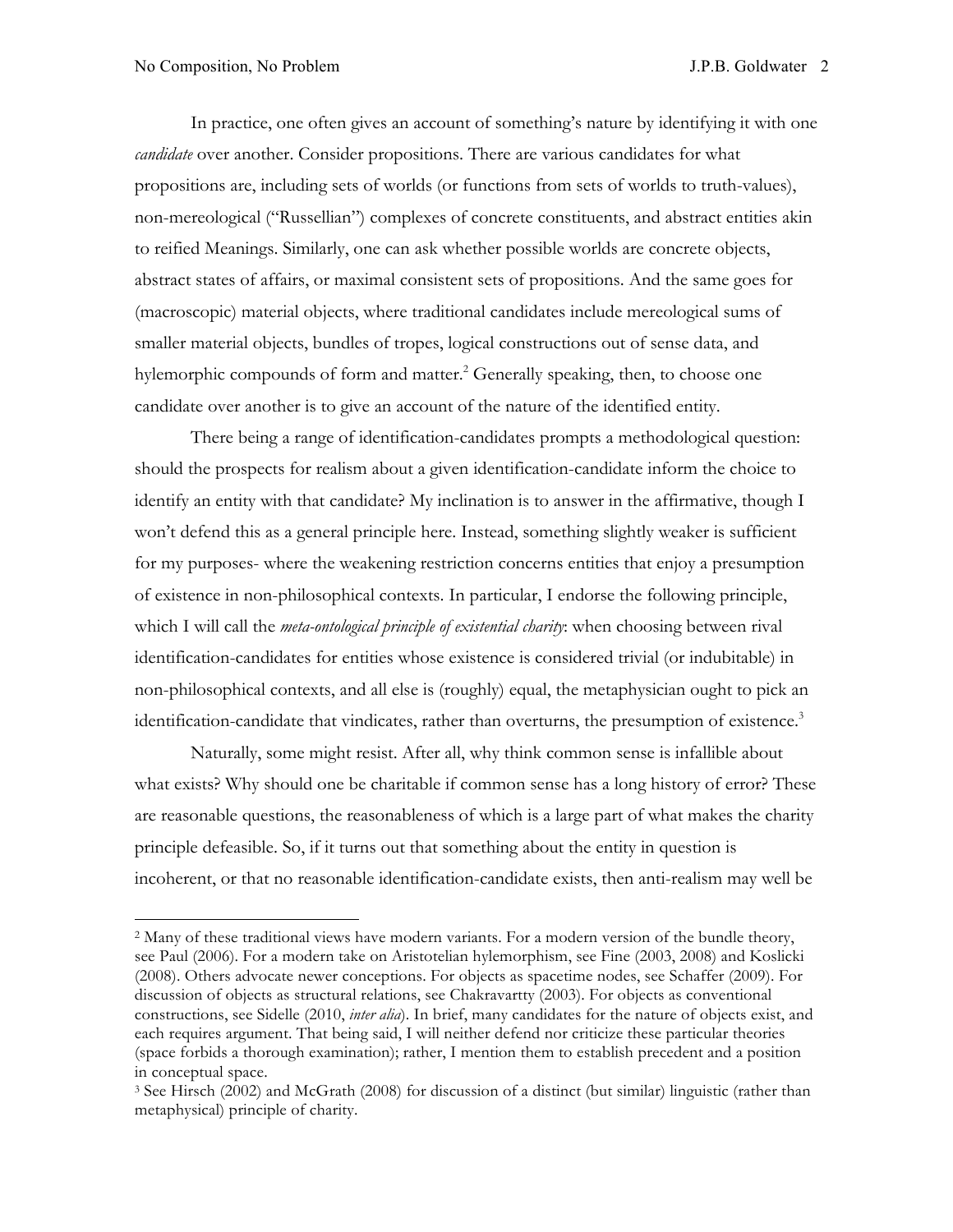justified no matter what common sense holds. However, if at least one candidate is good, then the principle suggests identifying the entity with the candidate that will vindicate the existential judgment rather than overturn it.

That being said, return to the debate over composition and ordinary objects. The ordinary object eliminativist has it that common sense errs; though the folk believe there are tables, there really are none. (Eliminativism, obviously, does not vindicate common sense judgments.) When faced with the incredulous stares that inevitably follow a claim such as 'tables do not exist', however, the nihilist-cum-eliminativist explains that even though 'there are no tables' is false, 'there are simples arranged tablewise' is true. It is via this paraphrastic strategy that the eliminativist aims to recover common sense distinctions: for example, that in the loose and popular sense at least, a room without tables differs considerably from a room with tables- for only in the latter are there simples arranged tablewise. More broadly, for the nihilist, it is the presence of simples arranged tablewise that make 'there is a table' assertable, that appear table-ish to the eye, and that prevent simples arranged coffeecupwise from shattering on the simples arranged floorwise.

So, although there is one sense in which the folk err – there really are no tables – there is another sense in which the folk do not err- where it appears there is a table there is something playing the table role, as it were. With this in mind, consider the following:

- iii) there is something that plays the role of ordinary objects in perception in discourse
- iv) Ordinary objects are (identical to) whatever plays the role of ordinary objects in perception and discourse
- v) Therefore, there are ordinary objects (i.e., ordinary objects exist).

Clearly, the nihilist-cum-eliminativist rejects iv; rather than identifying ordinary objects with whatever plays their role, the nihilist-cum-eliminativist maintains that ordinary objects are mereological composites- even though there are none if the nihilist's arguments are sound. But why make this move? In lieu of a demonstration that one's identification-candidate is the best (or only) candidate, identifying ordinary objects with a candidate that one proceeds to eliminate seems highly unmotivated. Consequently, I find the other choice-point more compelling; in line with the charity principle offered above, ordinary objects should be identified with whatever *there is* that plays the role of ordinary objects in perception and discourse.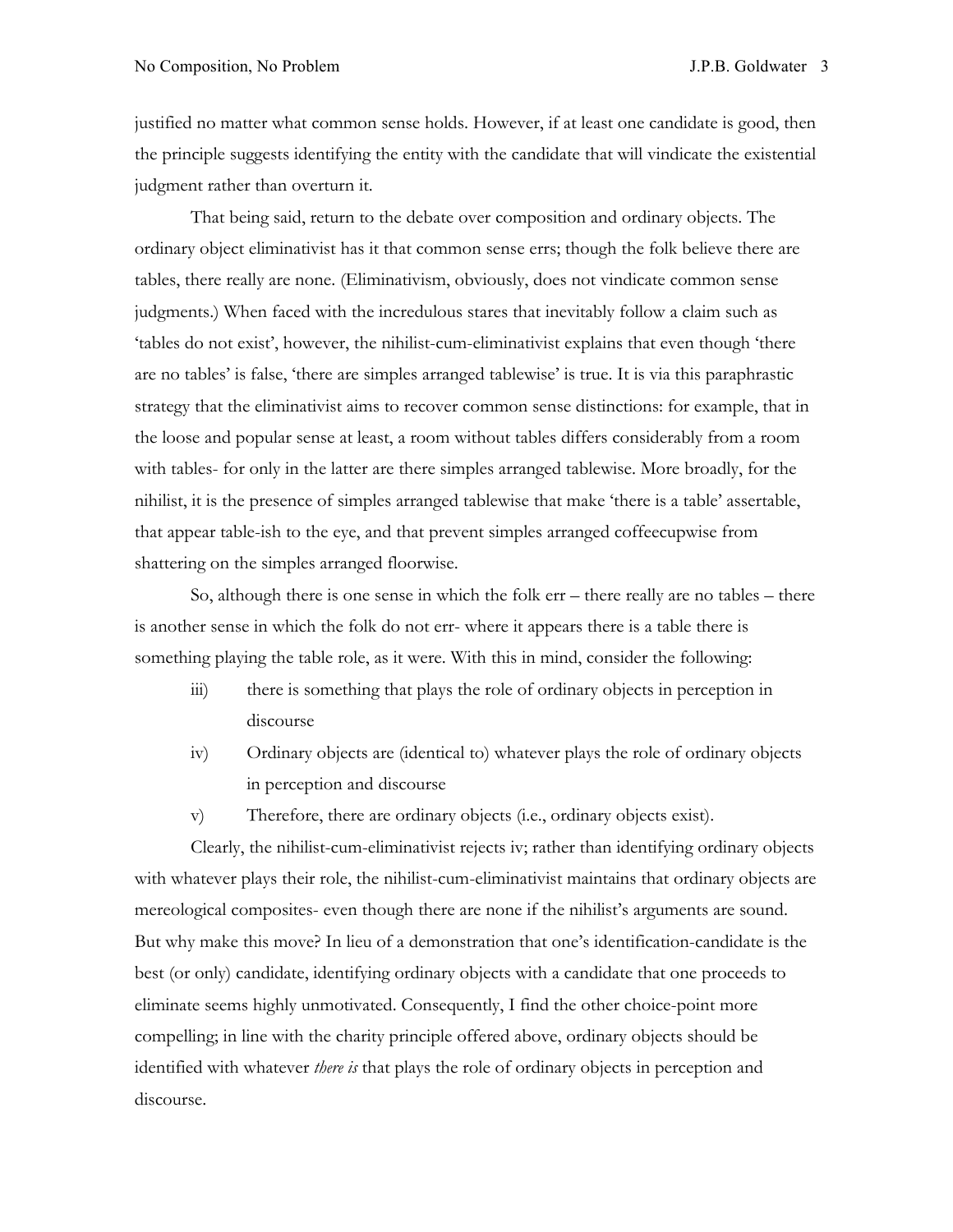## **3. Objects-as-Arrangements**

What are ordinary objects, then? As indicated at the outset, my claim is that ordinary objects are arrangements, not composites. Making this move requires accepting arrangements in one's ontology. So, in this section, I explain what arrangements are, why they are a useful ontological posit, and why they are well-suited to play the role of ordinary objects in perception and discourse.

## **3.1. The nature of arrangements**

 

Firstly, arrangements are a kind of relation. More specifically, they are a multigrade relation, typically expressed by variably polyadic predicates such as 'are arranged tablewise'. (This is not to say, however, that they are not expressible by other linguistic forms, such as names.<sup>4</sup>) I assume there are types as well as tokens of arrangements; there are tablewise arrangements in general, and there are particular instances of tablewise arrangements, such as the tablewise arrangement in my dining room. That being said, my account is officially neutral regarding theories of properties and relations; for instance, arrangements could be universals wholly present wherever they are instantiated, or they could be tropes or particulars, singular and unique to their locations. The objects-as-arrangements view can work either way.

Second, and in keeping with the above, (instantiated) arrangements are spatiotemporally located. Thus, one can sensibly speak about where a particular tablewise arrangement is (e.g. two feet from a chairwise arrangement), as well as when a particular tablewise arrangement came to be (e.g. just before lunch). Because I take having spatiotemporal location as a sufficient condition for being concrete, I take arrangementinstances as concrete entities.

This might seem surprising at first- for one may assume that properties and relations are paradigmatically abstract entities, and that being abstract and being concrete are mutually exclusive. But this trades on an equivocation between distinct senses of 'abstract'. To see this, consider tropes – particularized properties – which are sometimes described as "abstract particulars" (Campbell 1981). This terminology, however entrenched, is misleading. For the sense of 'abstract' Campbell employs is akin to 'extract'; i.e., something that is drawn out of

<sup>4</sup> Just as Quine (1948) slid between the name 'Pegasus' and the predicate 'pegasizes', the analogous move can be made here, *mutatis mutandis*.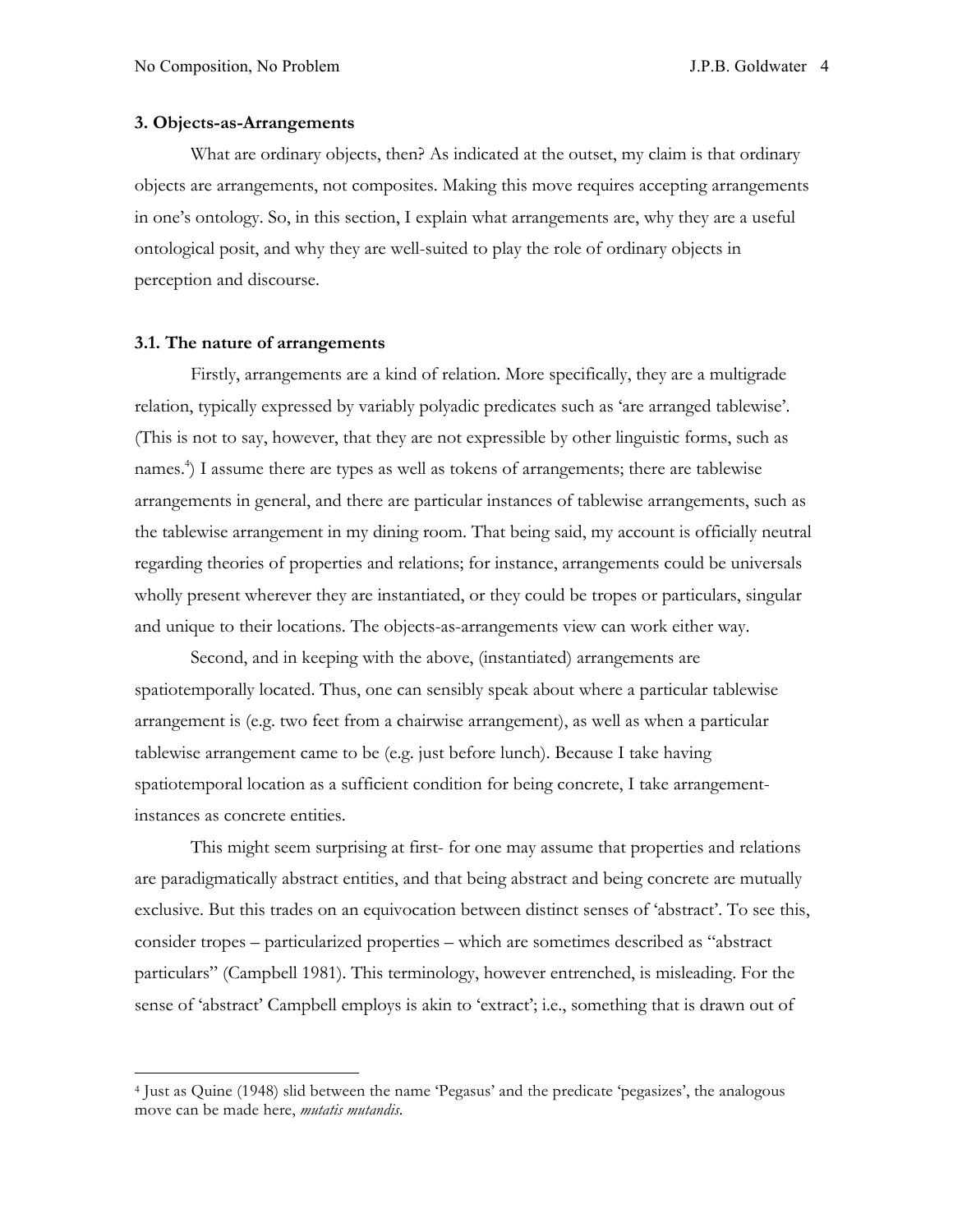something else for selective attention (this is, indeed, the etymology of 'abstract'). But 'abstract' in this sense does not contrast with 'concrete' any more than 'extract' does.

The same goes for universals. Although Platonic or transcendent universals would be abstract entities *par excellence*, insofar as they are not spatiotemporally located, Aristotelian or immanent universals are concrete (or, at least their instances are, insofar as each instance of an Aristotelian universal is spatiotemporally located).<sup>5</sup> And though universals are often known through (the psychological process of) abstraction, i.e., through successive generalizations, the entities themselves, having spatiotemporal location, are concrete.

Thirdly, and like many spatiotemporally located entities, arrangements can persist through change. Swapping out a couch for a qualitative duplicate leaves the arrangement of one's living room unchanged, for instance. Similarly, swapping an atom for a duplicate would not alter the tablewise arrangement. Thus, and more generally, *what* is arranged is often fungible, and so inessential to the identity and individuation of the arrangement.<sup>6</sup>

It is worth noting that this fungibility holds in an even more robust sense: specifically, in regards to what I'll call "world-outcomes". For instance, if the world ultimately consists of mereological simples, arrangements are arrangements of simples. (And for convenience throughout the paper, I often speak of arrangements of simples). However, arrangements could also be arrangements of gunky (i.e. non-atomistic) bits, or (more fundamental) propertyinstances, or world-stuff- depending on how the world turns out to be. Moreover, this multiple realizability with respect to world-outcomes is desirable; it shouldn't be that there are tablewise arrangements only if the world ends up being atomistic, say. (Note that the same should be said of macroscopic objects in general; whether there tables and chairs, presumably, is independent of whether the world is atomistic or gunky, or whether physics needs fields and particles, or just particles, say.)

There is another sense, though, in which arrangements may not appear multiplyrealizable: namely, that matter counts. Intuitively, wood arranged tablewise makes for a table but butter arranged tablewise does not (insofar as a butter-table can't support heavy objects,

<sup>5</sup> I assume – uncontroversially, I hope – that an instance of e.g. roundness is numerically distinct from the object which is round. Thus, more generally, an instance of a property being spatiotemporally located is distinct from the property-possessor being spatiotemporally located.

<sup>6</sup> Regarding the persistence conditions of arrangements in general, I do not here offer any general theory. For the most part, though, the sortal-governance of persistence conditions can be employed; the sorts of changes a tablewise arrangement can undergo are the very same changes a table might undergo, for example.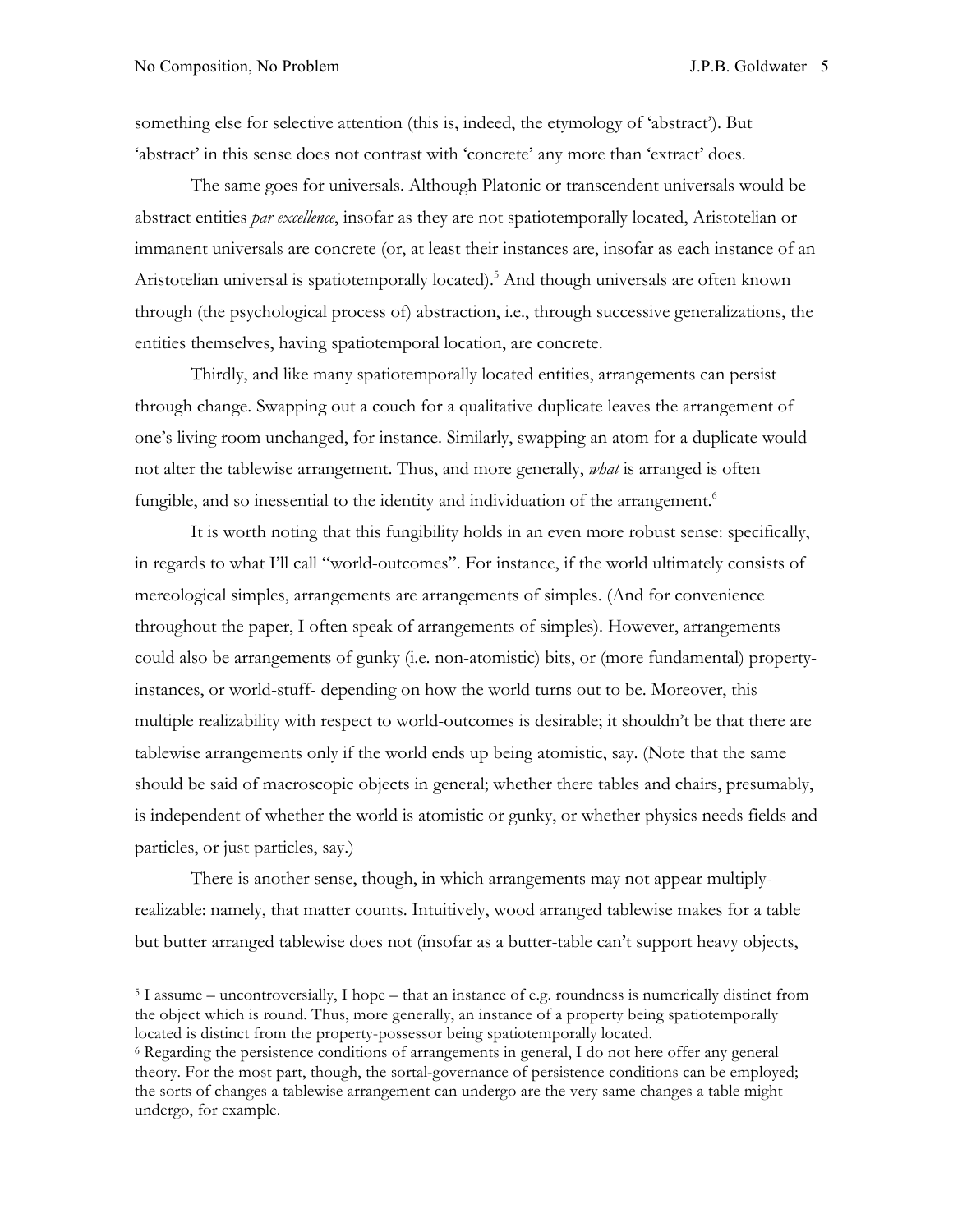etc.). But this is not the right way to think about arrangements- for properly understood, these are not the same arrangement at all. To see this more clearly, compare a person to her wax likeness. Are these both instances of a human-wise arrangement? Superficially, yes; tracing the outline of each would result in duplicate shapes (let's say). But this similarity is literally only skin-deep: the wax likeness and the (real) person are only similarly arranged in two dimensions. But more deeply (again literally), a wax person and a real person are not similarly arranged: obviously, the insides of a wax statue are not arranged as the insides of a biological human are. Humanwise-arrangement is (at least) a three-dimensional affair, and the same goes for tablewise arrangements. More generally, two-dimensional sameness of arrangement (i.e., outline) is not sufficient for sameness of arrangement, properly speaking.

Fourth, I take arrangement-instances – like many relation-instances – to have (or confer) causal efficacy.<sup>7</sup> In brief, the idea is this: scattered atoms do not have the same causal powers that those same atoms would have if arranged more densely. As the only difference between these scenarios is their arrangement, the difference in causal power is attributable to the (instantiation of the) arrangement.

Fifth, just as a table is thought to have legs and a top as parts, so too may a tablewise arrangement be thought to have legwise arrangements and the topwise arrangements as parts. And just as the ultimate parts of a composite are (thought to be) simples, the ultimate parts of a macroscopic arrangement may be (thought to be) the spatial relations between simples. That being said, the sense in which arrangements have parts may be quite different than the sense in which a composite material object is thought to have parts; this distinction will be clarified in the next section.

#### **3.2. Arrangements-as-objects**

 

With that being said, it is a short step to showing that arrangements are identifiable with ordinary macroscopic material objects: for the generic features attributed to arrangements above are also features of ordinary objects. In particular, ordinary objects are concrete entities with spatiotemporal location (ii), they can persist through time (iii), they have causal powers (iv), and have parts (v). Moreover, because a tablewise arrangement looks just like a table, and,

<sup>7</sup> Potential energy and gravitational force are perhaps more familiar examples of something's causal powers depending on its (spatial) relations to other entities.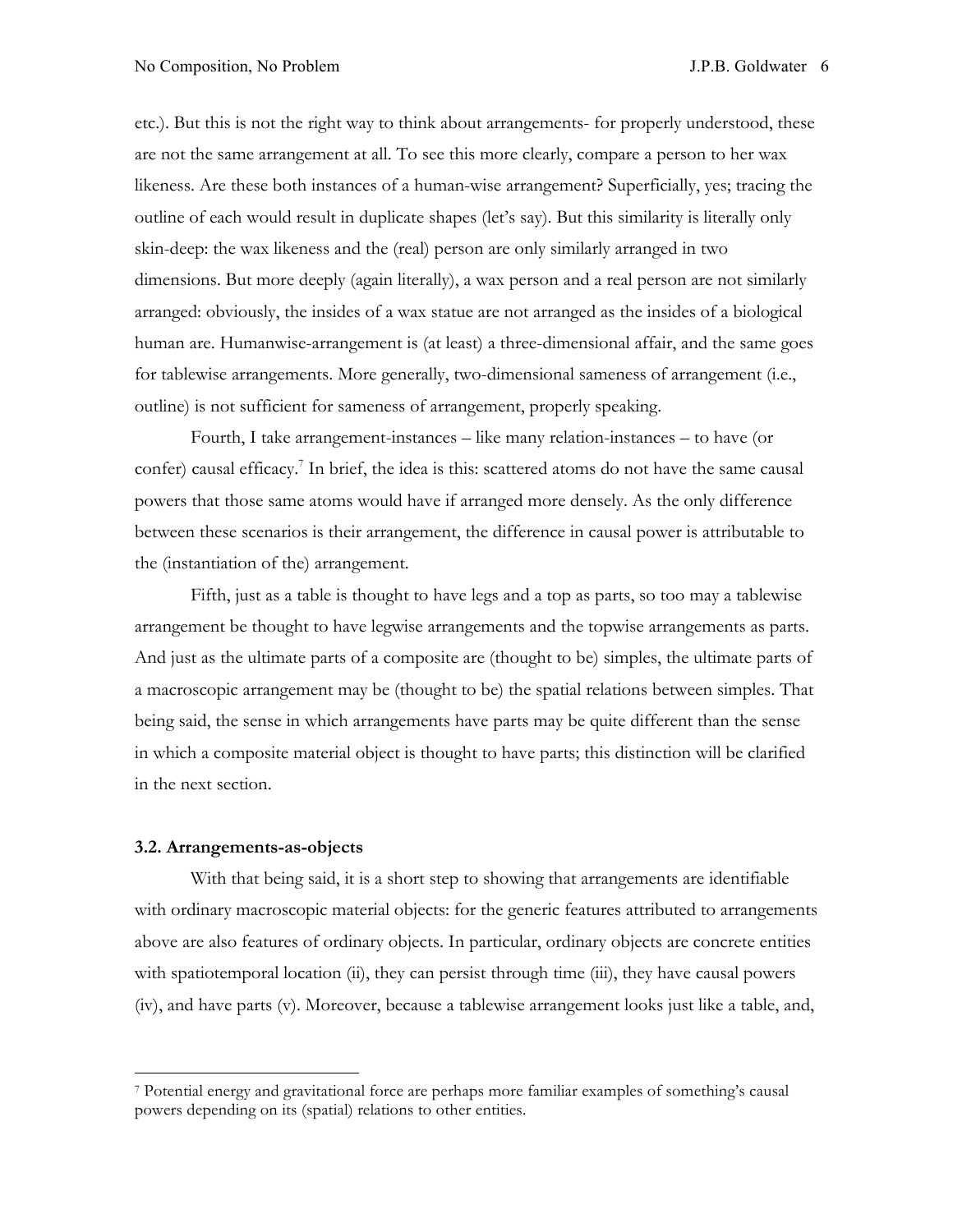more generally, ordinary object-wise arrangements look just like ordinary objects, arrangements are well-suited to play the role of ordinary objects in perception and discourse.

Of course, it is not usually thought that objects are relations (i). Granted, but it is not usually thought that objects are properties (more generally), yet the bundle theory of objects – according to which an object is really just a bundle of properties – cannot be ruled out as a theory of objects *eo ipso*. In fact, the bundle theory provides a way to frame my thesis: instead of thinking of objects in terms of bundles of monadic properties (as the traditional bundle theorist does), my account recommends thinking of objects as variably polyadic propertiesthat is, as arrangements. Yet my account has an advantage over the traditional bundle theory: rather than being properties of a mysterious property-less substratum, arrangements can be thought of as (polyadic) properties of mereological simples (or, as discussed above, whatever the fundamental material base of the world is).

#### **3.2.1 Two objections**

Obviously, my account requires not only that arrangements have the same general features of ordinary objects, but that there actually are entities satisfying the description. Yet some may doubt arrangements exist.

To a considerable extent, a debate over the existence of arrangements is an instance of the traditional debate over the existence of properties more generally. Thus, nominalist arguments against properties and relations will likely apply to arrangements. For my part, I do not find nominalism convincing- though I do not wish to rehash these arguments here. That being said, my account can get by with tropes rather than universals- for it is arrangementinstances with which I identify particular ordinary objects. Consequently, the standard nominalist arguments against universals are moot; the crucial question here is whether to be a realist about arrangement-instances at least. Here are three arguments for the realist conclusion.

First, consider specifically a mereological nihilist-cum-nominalist account. On this view, there are simples arranged tablewise, but there are no tables, and no tablewise arrangements either ('arranged tablewise' being a predicate applicable without incurring its own ontological commitment to tablewise arrangements). One consequence of this view is that a person (assuming one exists) cannot *perceive* a table- since a table does not exist to be perceived (obviously, I'm taking 'perceive' to be factive here). So what does the person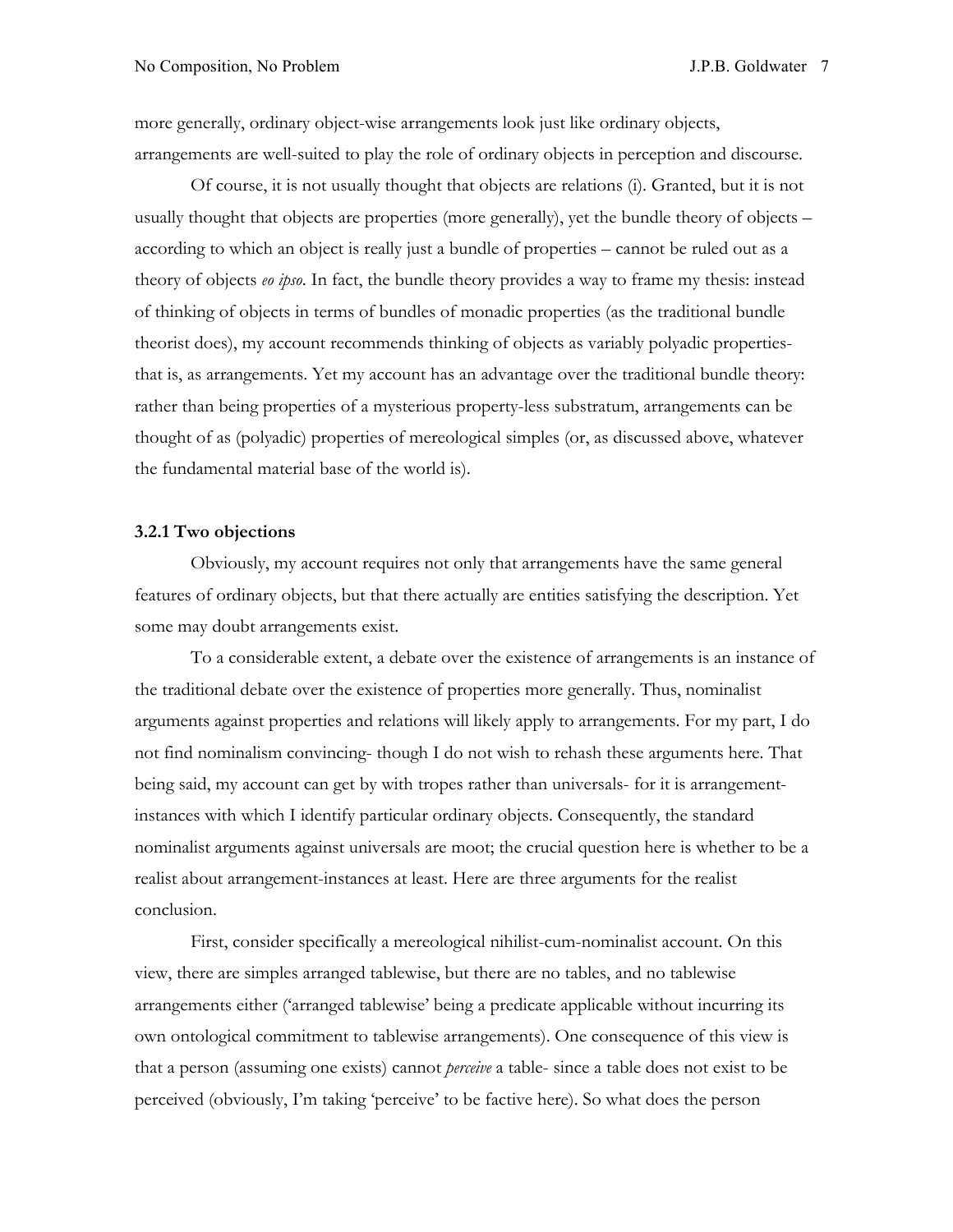perceive? It can't be the tablewise arrangement, since that doesn't exist either on the nihilistcum-nominalist view. The only remaining answer, then, is that it is the simples which are perceived. But simples can't be perceived- they're too small. Tablewise arrangements, however, are perceptible (and they're just the right size and shape). So even a mereological nihilist should accept the tablewise arrangement. Or else it is hard to see just what someone is seeing when they look at an alleged table.<sup>8</sup>

The second argument was suggested above (and is perhaps a variation of a truthmaker argument; cf. Armstrong 2004). Consider two scenarios- one involving scattered simples, the other involving those same simples more densely packed. If all that exists are the simples – no arrangements-tokens, or properties and relations more generally – then there is no ontological difference between these two scenarios. Instead, according to the nominalist, the only difference concerns which predicates (such as 'are densely arranged') are applicable. But predicates such as these are part of one's ideology, rather than ontology (cf. Quine 1951). I find it extremely hard to believe, however, that there is no worldly difference between these two scenarios: a world in which six simples are arranged in one way sure seems different than a world in which those same six simples are arranged some other way- even though, *ex hypothesi*, they contain the same simple objects. So what accounts for the worldly difference? What makes it true that in one instance there are simples arranged densely, but false in the other? My explanation: the existence of different arrangements in the different scenarios.

The third argument was also given above: namely, that arrangements have (or confer) causal powers. For example, scattered simples cannot break windows as clustered simples can. Because their arrangement makes a causal difference, arrangements are real.

Even so, one might not think the case can be made so quickly. The problem is this: if arrangements have parts, as I claimed above, then it might seem that a topwise arrangement and legwise arrangement compose a tablewise arrangement only under certain conditions. And if so, then the problems the nihilist sees with mereological composition are recapitulated- for if arrangements must be composed by arrangement-parts, then the arguments the nihilist

<sup>8</sup> Cf. Elder (2007), who runs a similar (though more complex) argument against nihilism based on the implausibility of referring to entities – atoms – too small to be perceived.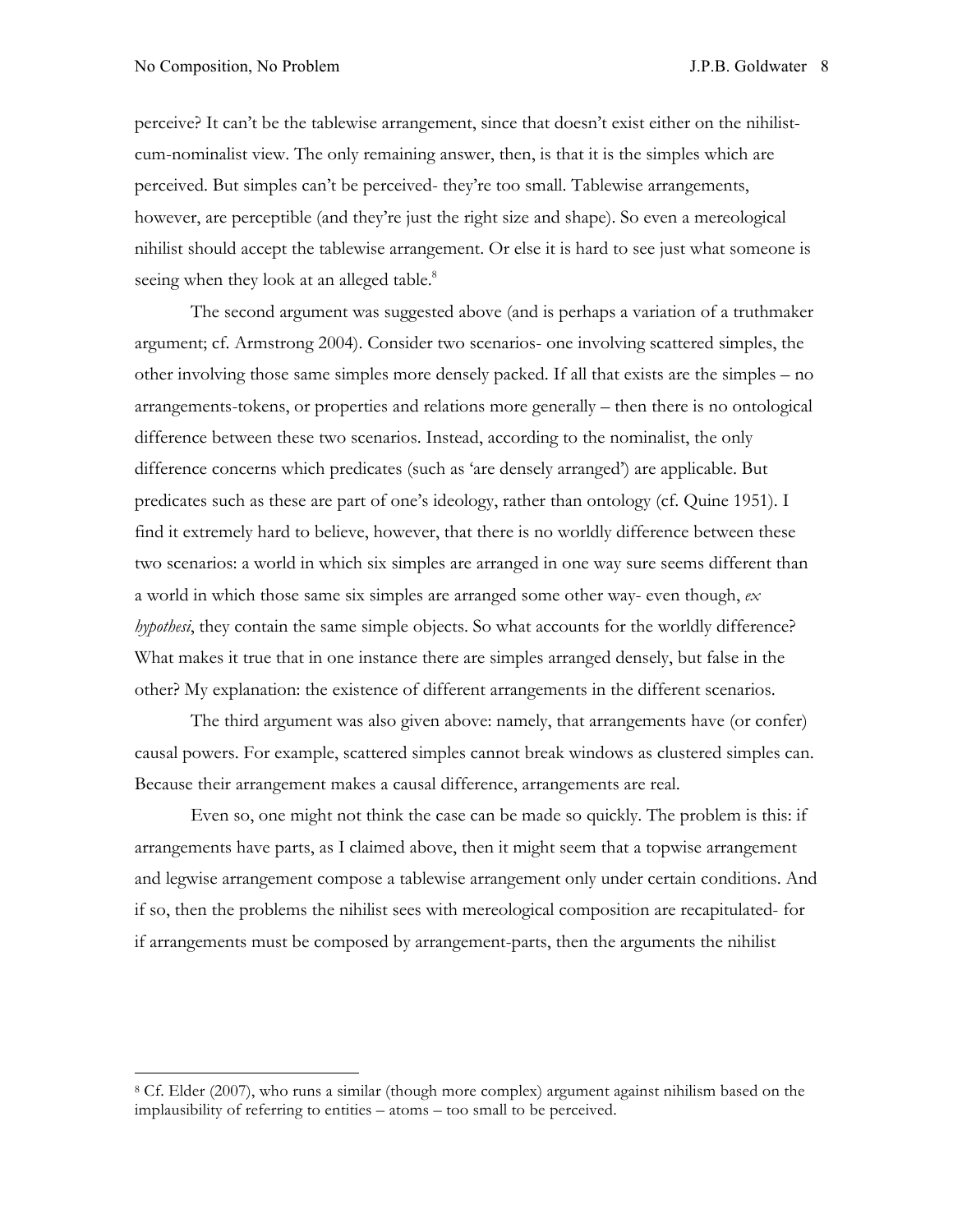levies against composition will apply as much to arrangement-composites as it would to material composites.<sup>9</sup>

More specifically, one might worry that the (whole) arrangement will be vulnerable to Merricks' (2001: 56-84) "causal redundancy" argument ordinary objects, which runs as follows. Consider a baseball shattering a window. Because composition is not identity, Merricks argues, the baseball is numerically distinct from the atoms that compose it. Yet, Merricks points out, the causal powers of the atoms arranged baseballwise – minus the numerically distinct baseball – are sufficient for shattering the window. This presents a dilemma. Either both the baseball and the atoms arranged baseballwise cause the shattering, in which case there is causal overdetermination, or else the baseball causes nothing, and so is epiphenomenal. Ruling out such (systematic) overdetermination, Merricks contends that the baseball is indeed epiphenomenal. But then the baseball is *causally redundant,* and as such, "to add the baseball [to one's ontology] is to needlessly multiply" (p. 83). So, Merricks argues, baseballs should be eliminated from one's ontology; baseballs do not exist. This argument does not only apply to baseballs, of course. Rather, it generalizes. For Merricks, all (inanimate) macroscopic objects are causally redundant, and should be eliminated from one's ontology.10

Now, part of my claim that one should identify objects with arrangements is that it avoids the force of this argument. For as argued above, the *arrangement* of the atoms is not epiphenomenal; if rather than being arranged baseballwise, those very same atoms were scattered across the earth, then those atoms would lack the causal power to shatter the window. Therefore, something in addition to the atoms – namely, their arrangement – is required for the power to break the window. Moreover, this shows that adding the arrangement to one's ontology – in addition to the simples – is not needlessly multiplying: because the atoms minus the arrangement do not have the causal power to shatter the window, accepting atoms and their arrangement does not commit one to overdetermination. And as even Merricks admits that a baseball would have causal powers if it existed (p. 81), that arrangements have (or confer) causal power provides a powerful reason to identify the

<sup>9</sup> Put another way: because mereology is supposed to be ontologically neutral – i.e., it is not supposed to matter whether something is composed out of e.g. properties or objects or abstracta – then whether we are talking of composite arrangements or more standard understood composites should not matter here. I thank an anonymous referee for raising this objection.

<sup>10</sup> It should be noted that Merricks argues *for* the existence of people on the grounds that they are *not* causally redundant.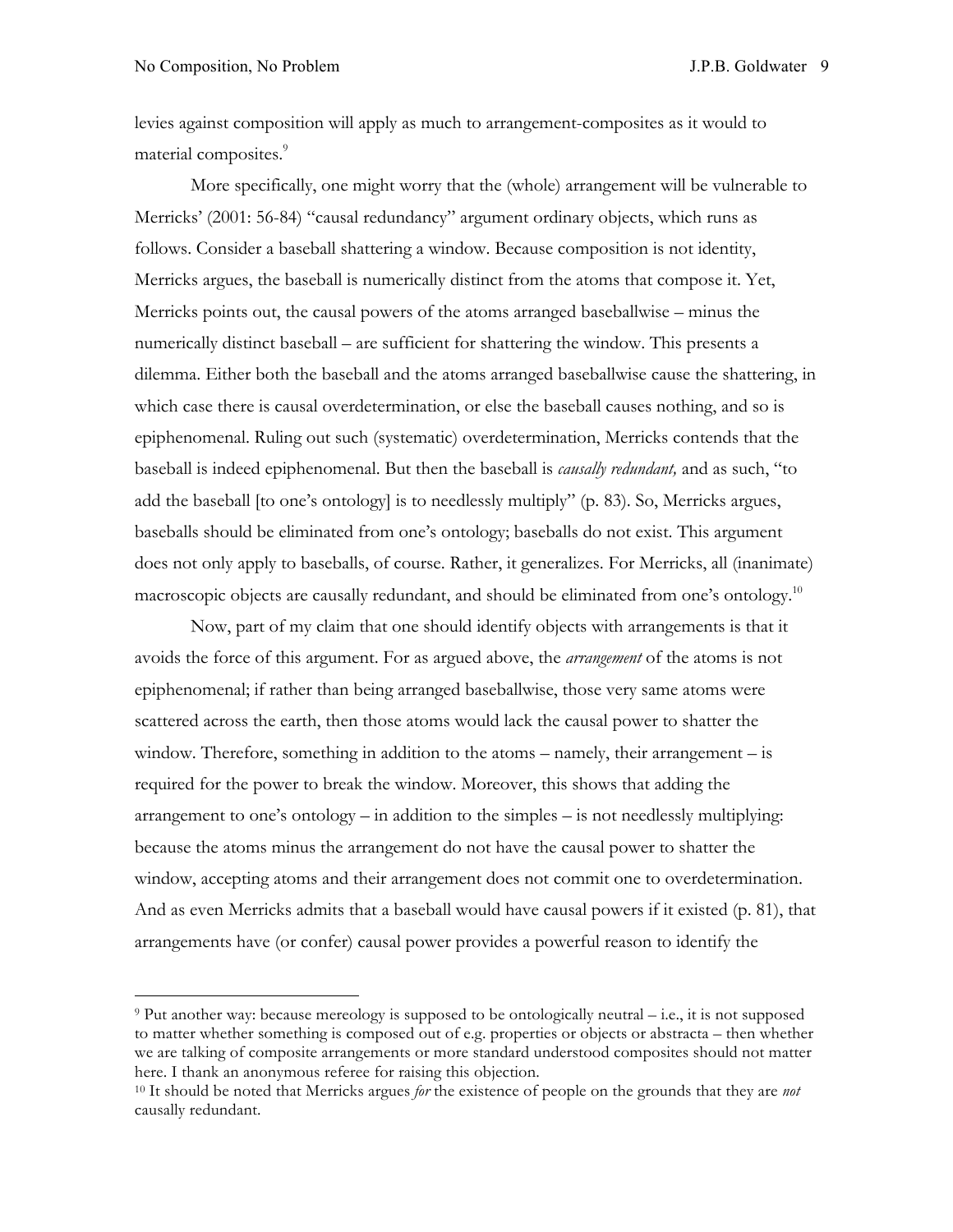baseball with the arrangement and acknowledge its existence- rather than identify it with the composite and eliminate it.

Yet still one might object: if arrangements have parts, as I contend, why doesn't Merricks' argument apply? The reason is that there is a crucial difference between a material composite and its parts, and an arrangement and its parts. Developing this, though, requires a bit of machinery, for which I ask the reader's indulgence.

First consider sets and their members. There is a clear sense in which a set and its members are at different *levels*. (Russell's type theory, with its ban on self-membership, makes this especially clear. For Russell, individuals are of type – or level – zero, sets of individuals are of type or level 1, sets of sets of individuals are of type or level 2, and so on.) Here, the important feature of levels is that they are discrete, or discontinuous. That is, there is nothing in between a set and its members- no intermediate level .5, say, in between level zero and 1. Rather, there is a discrete jump, from member to set, from level zero to 1, and from 1 to 2, and so on. I will call an ordering with this feature *hierarchical*; a hierarchical ordering (or system) is one in which the relata of the relation – here, the membership relation – jump discontinuously from one level to the next.

Other philosophically interesting relations are hierarchical in this sense. For instance, types are of a higher level than tokens, and a multiply realizable property is of a higher level than its realizer: in such cases, there is nothing intermediate, and level breaks are discrete and discontinuous. And mereological composition, as standardly understood, is also hierarchical in this sense. Consider n parts which compose an  $n+1^{st}$  entity. Intuitively, the  $n+1^{st}$  entity – the whole  $-$  is at a different level than its n parts, just as a set is on a different level than its members. Undergirding the intuition is this: the jump from part to whole is also discrete or discontinuous; there is no intermediate  $n+0.5<sup>th</sup>$  entity in between the nth and  $n+1<sup>st</sup>$ , i.e., there is nothing in between part and whole.

Before getting to arrangements, consider a distance relation- say, a ten meter line. Obviously, there is a sense in which this line has parts- it can be segmented into two five meter pieces, for instance. But this relation is not hierarchical. Note that the 10 meter line is continuously divisible into parts- into an infinite number of infinitesimal intervals, at that. Moreover, if for every division into segments or intervals there was a level break, akin to the level break between member and set, then we are immediately committed to an infinite number of levels between any arbitrary length. More generally, if parts (segments) and whole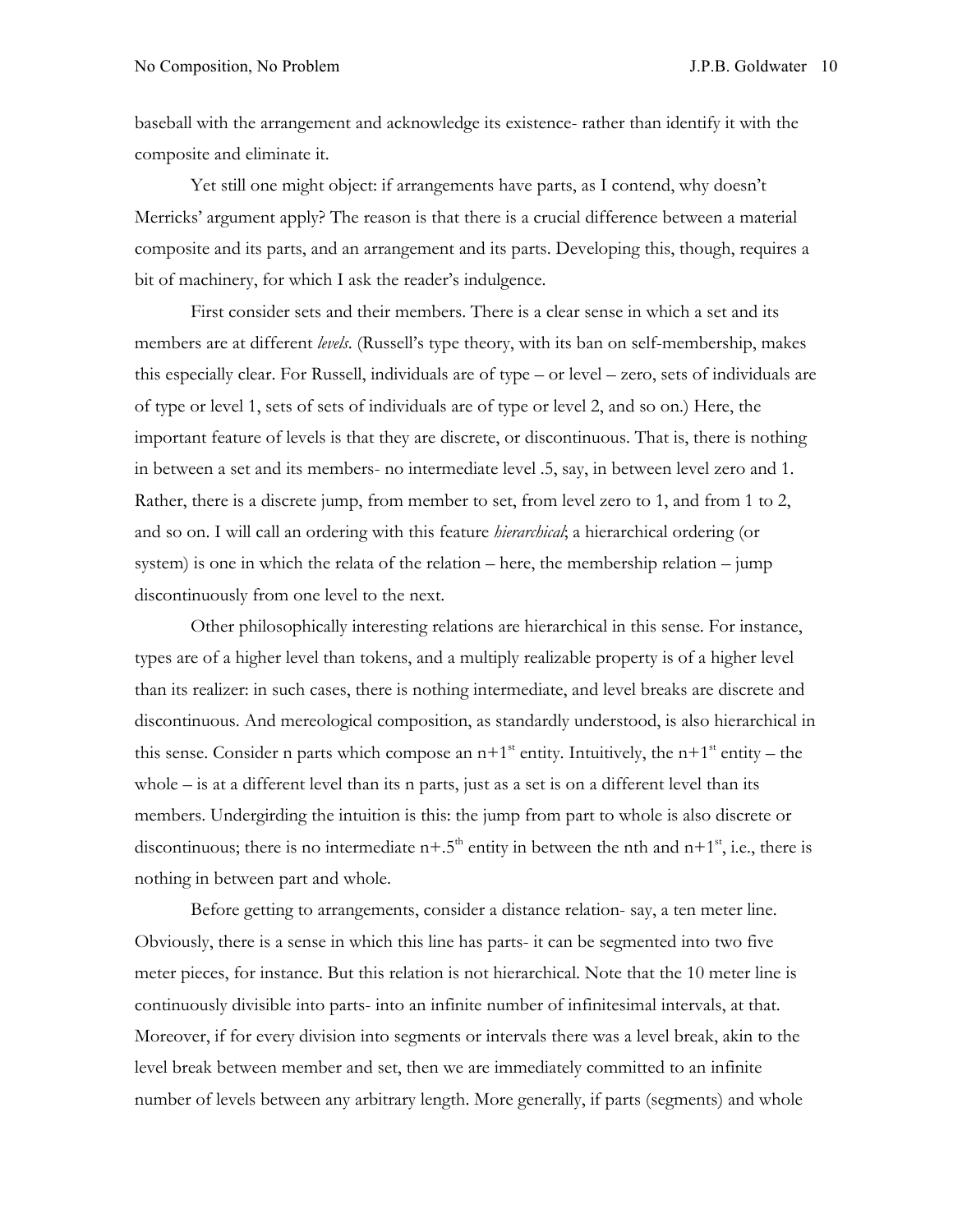(lines) are at different levels, then the division into continuum-many intervals yields continuum-many levels- even for any arbitrarily (but finitely) short length. But this doesn't seem right. For clearly this is very much unlike the type/token relation, the realization relation, the membership relation, and even the standard mereological parthood relation- which do not allow for such continuum-many divisions between any given pair of relata. In brief, this suggests that what I'll call the *segmentation* (or interval) relation is *non-hierarchical* in the relevant sense. That is, the division between segments or intervals is continuous, not discontinuous or discrete, and does not involve a level-jump.

This notion is easily extended to account for the parts of arrangements. For if arrangements have parts, they are distance relations such as lines and line segments (geodesic or straight is no matter). For instance, a tablewise arrangement may have topwise and legwise arrangements as segments, which in turn have shorter segments or intervals as parts. But, as argued, these are non-hierarchical parts or segments. Thus, and more generally, I conclude that arrangements have parts in the nonhierarchical segmentation sense, rather than in the hierarchical classical mereological sense.

Here's the work this distinction does here: the overdetermination argument only applies to entities at different levels- that is, it is only a worry for entities related by a hierarchical relation. Consider first the paradigm instance of the overdetermination worry: that of functional property and realizer. As Kim (1992, 1993, *inter alia*) has famously argued, if a realizer property is causally efficacious, then the higher-order realizable property overdetermines the effect or else is epiphenomenal. Hence the traditional worry about mental causation: if mental properties are higher-order properties, realized by e.g. brain or computer states, and all the causal work is done by the first order properties, then the mental property is epiphenomenal, and, thus, eliminable. The lesson: when all the work is done on one level, the higher level seems causally superfluous, or else overdetermining. Eliminativism threatens.

The same goes for Merricks' version, which is (approximately) the same argument but applied to the mereological parthood relation (rather than the realization relation). Construed this way, Merricks' argument is this: since simples – ultimate parts – are efficacious, there is no need for the higher level whole- which is thereby expendable or eliminable. But the nonhierarchal segmentation relation doesn't work like this. It is continuous rather than discrete, and as the whole exists at the same level as the parts, it is not the case that all the work is done on one level with the next level up being (potentially) epiphenomenal. Instead, just as the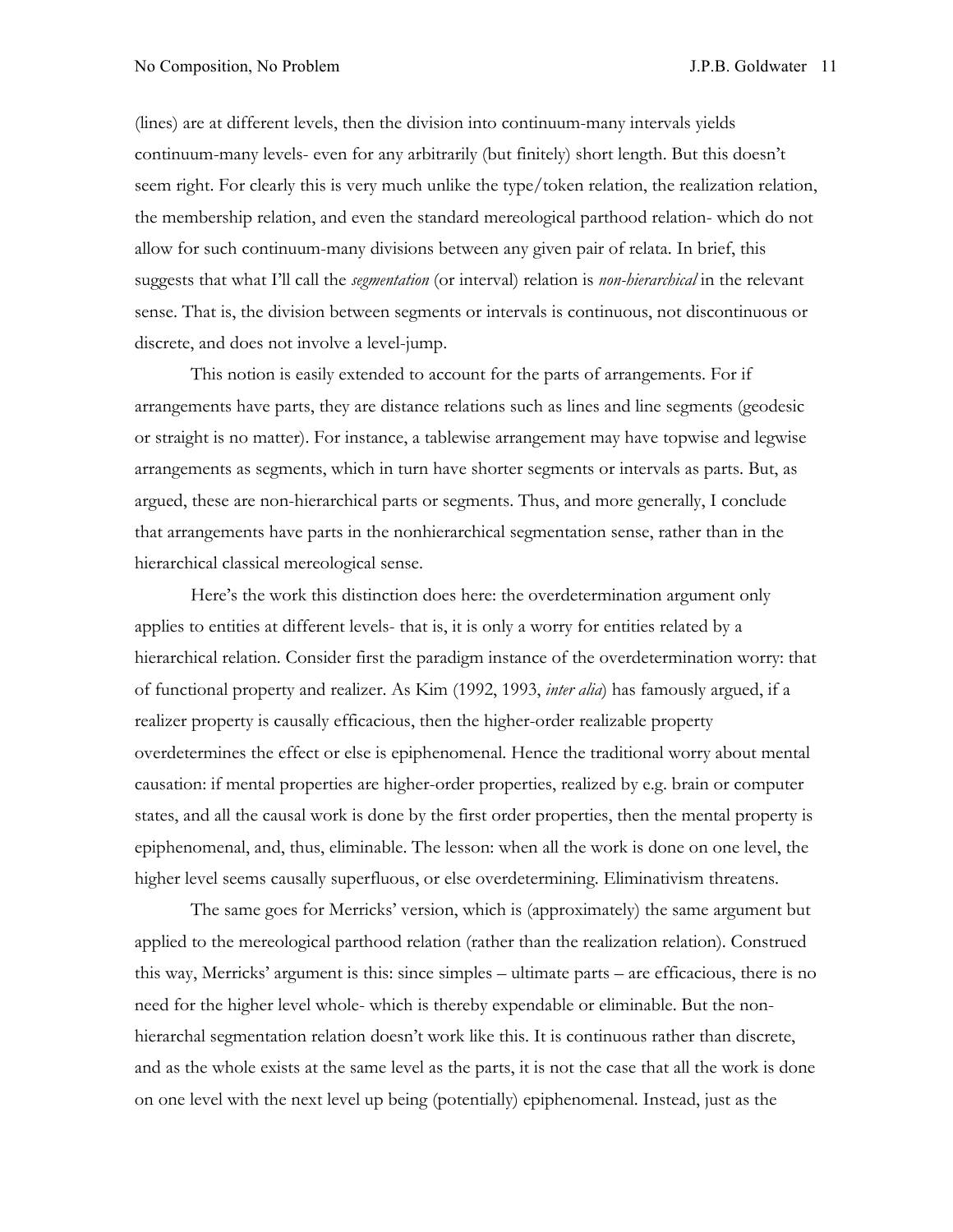gravitational force will differ between two objects ten instead of nine meters away, so too will a tablewise arrangement have different powers than some arrangement which is not quite tablewise.

Thus, arrangements can have parts – nonhierarchical segments – without being subject to the overdetermination worry. Therefore, and as suggested earlier, this is a considerable advantage for the object-as-arrangements thesis over the standard mereological conception.

#### **4. Evading anti-realism**

I dealt with the causal redundancy problem above. In this final section, I will briefly sketch how the objects-as-arrangements thesis sidesteps the force of the some other predominant arguments for anti-realism about ordinary objects.

#### **4.1. The problem of the many**

Consider from a distance what appears as a single cloud. Upon zooming in, though, the cloud's boundaries become fuzzier, as it is unclear which of the various ambient water droplets are parts of the cloud, and which are not. Consequently, there are many candidates for defining the cloud- one for each distinct set of water droplets. But as each candidate is a collection of water droplets (with cloud-like properties), it appears that each candidate *is* a cloud. But if so, there are many clouds where at first it seemed there is only one; hence, "the problem of the many". Of course, the problem is not restricted to clouds; instead, it generalizes to any object with potentially vague boundaries, which is to say virtually any ordinary macroscopic object.<sup>11</sup>

Rather than (arbitrarily) selecting one cloud-candidate as *the* cloud, one might argue there is no cloud at all (this was Unger's 1980 solution). But notice that the objects-asarrangements thesis is immune to this strain of eliminativism. For assuming there are spatial relations between simples, there are arrangements. So even before (or without) *solving* the problem of the many, i.e. explaining why there is *at most* one cloud, the objects-asarrangements view guarantees that there is *at least* one cloud- given there is some arrangement that can count as cloudwise.

 

<sup>11</sup> This presentation largely follows Lewis (1993: 64).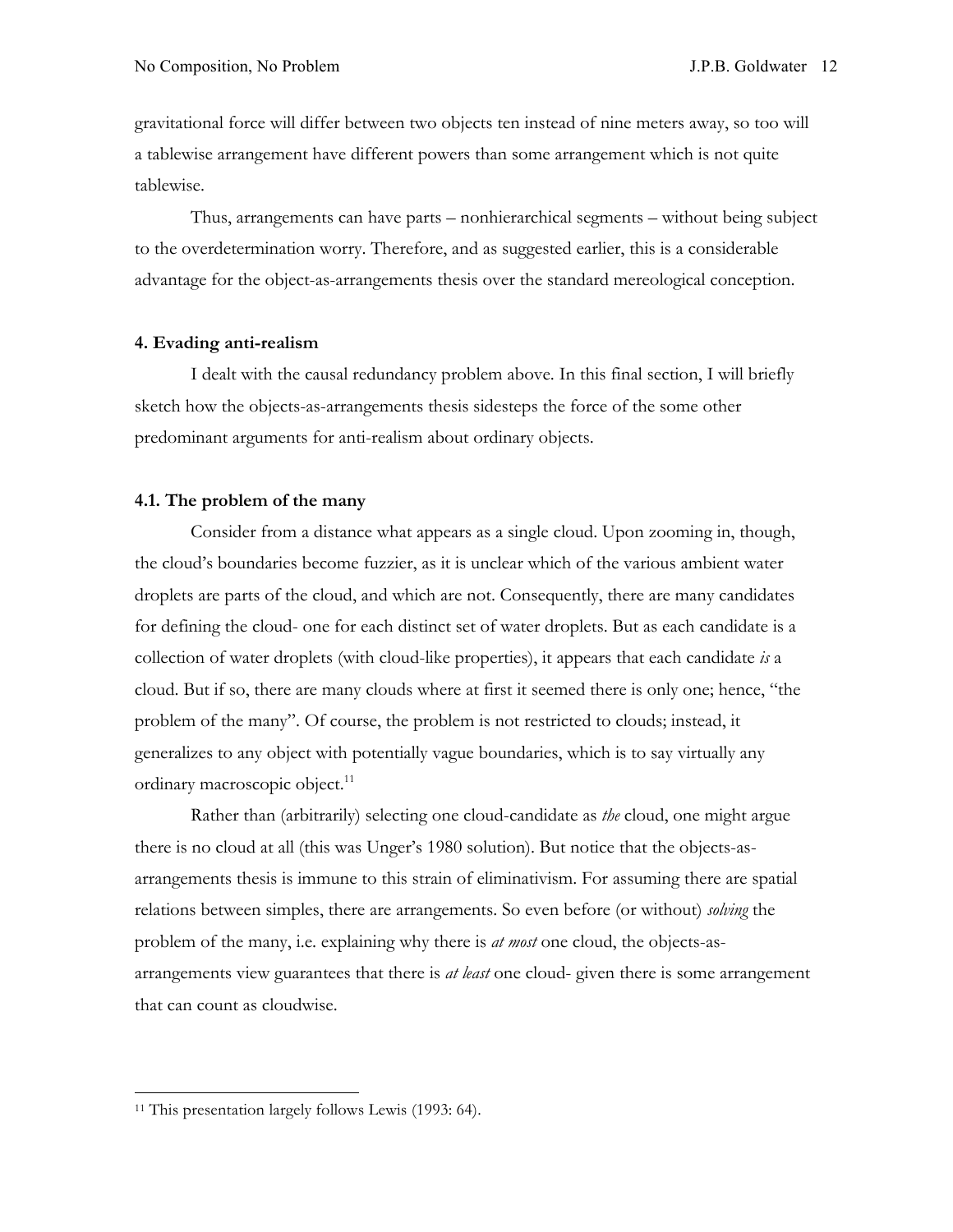Suppose, though, one thinks eliminativism is needed to keep the vast horde of "extra" clouds at bay (linguistic maneuvers such as supervaluationism notwithstanding), $12$  and to guard against all manner of arbitrary or gerrymandered objects. Even if one cloud requires many, though, my view is still advantageous: for "arrangement universalism" is far less unpalatable than its mereological counterpart. The reason is that if there are spatial relations between *all* (or most) simples – something which seems rather hard to deny (assuming the universe is non-disjoint) – it is a trivial consequence that many of these relations could plausibly count as cloudwise arrangements- and that arbitrary or gerrymandered arrangements will appear if someone is willing to look for them. But as it is not harmful to accept spatial relations between all simples – whether they compose objects or not – then this is not a damaging consequence of my view.

## **4.2. Material coincidence**

 

Many philosophers argue that because a lump of clay can survive being squashed, but a statue constituted by that lump of clay cannot survive being squashed, the lump of clay and the statue are not identical.<sup>13</sup> But for many others, accepting this nonidentity is deeply problematic. First, it implies that distinct material objects can occupy the same place at the same time, and share all the same parts. Second, if the statue and the lump occupy the same space and share all the same parts, there seems to be nothing in virtue of which they have different persistence conditions, i.e. nothing grounds their differences. So, either to maintain the no-two-objects-can-share-place-or-parts principle, or to avoid the "grounding problem", it is often argued that the statue or the lump – or both – do not really exist. And of course, the problem is not limited to statues and lumps; rather, these considerations may motivate a global eliminativism (Bennett 2004).

But the objects-as-arrangements thesis blocks these reasons for eliminativism. Firstly, the thesis shows why coincidence in space is not problematic- i.e., it shows why material coincidence need not be avoided (not that it does not obtain).

To see this, consider why coincidence-in-space is supposed to be problematic in the first place. Perhaps the most intuitive (or visceral) reason is that objects are presumed

<sup>12</sup> For Lewis (1993), supervaluationism is a way to recover in conversational contexts the (super)truth of 'there is at most one cloud here'. Metaphysically, though, this is no solution, as it remains true (just not supertrue) that there are many clouds.

<sup>13</sup> For overviews and bibliographies, see Paul (2010) and Wasserman (2012).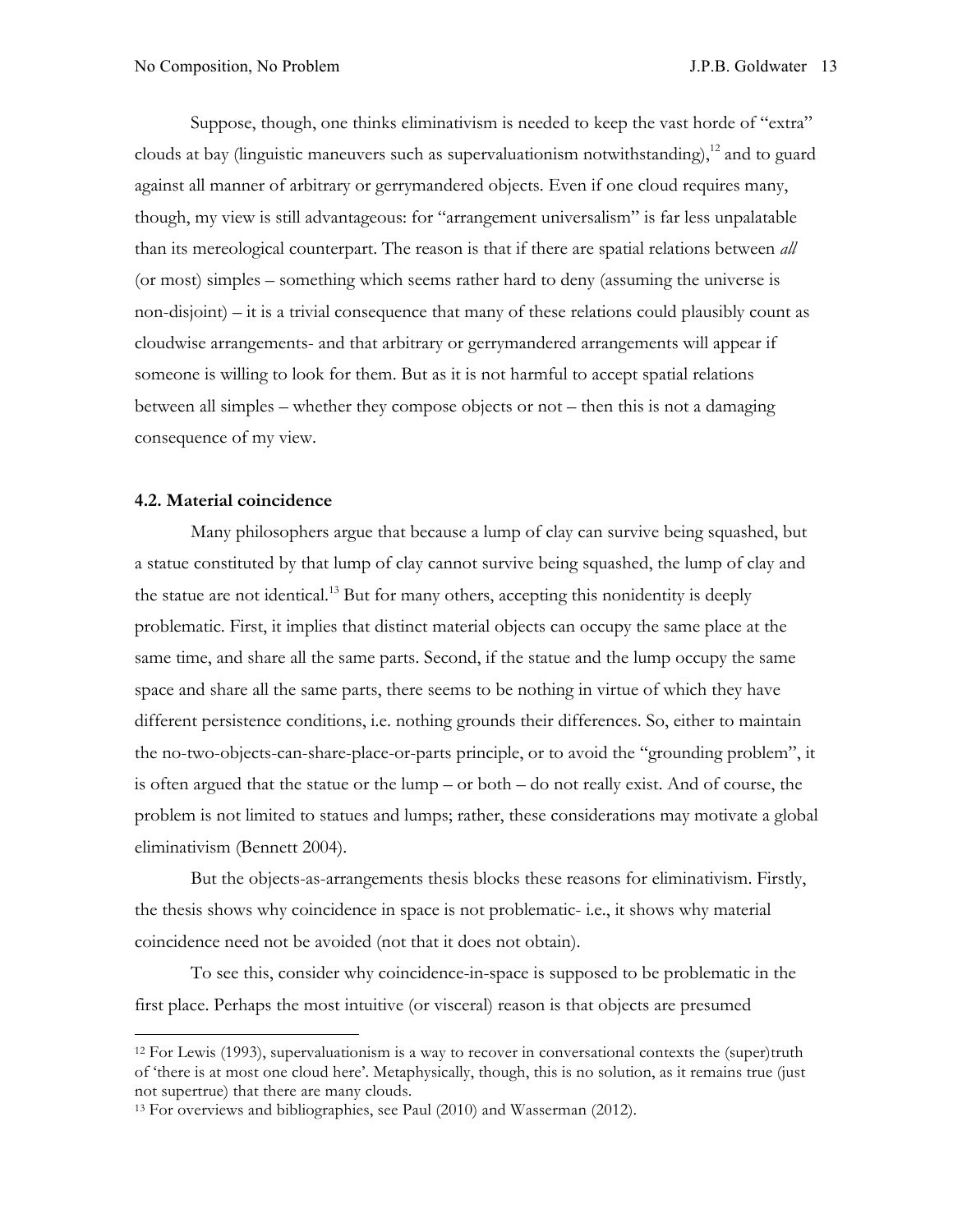impenetrable, thereby excluding one another from the space each occupies. Notice, however, that this complaint is *category-specific*. To illustrate, note that properties can coincide in space, as can relations. For instance, even though density and volume are numerically distinct, something's density and volume entirely coincide in space. The same goes for mass and charge, and ductility and conductivity, to name just two more pairs of (natural) properties. More generally, and whether construed as universal-instances or tropes, many if not all of an object's intrinsic properties coincide. Yet no metaphysicians are puzzled.

Coincidence is also acceptable for relations. Consider an object x three meters from an object y, where x is larger than y. If *is three meters from* and *is larger than* are instantiated anywhere, they are in the same place, i.e., they coincide. And even objects happily coincide with entities of other categories. I occupy the same space as my shape and mass, for example, and my intrinsic properties more generally. Objects are also unproblematically co-located with the regions of space they occupy (should an object exclude the region of space it occupies from the region of space it occupies?). The same goes for objects and the events in which they participate. And so on. Yet no one takes these cases as problematic. Why not? Presumably, because it is highly implausible to think properties and relations are impenetrable- such that they (should) exclude one another from the space each occupies.

So here's the upshot. Because arrangements are a kind of relation (as described previously), and the coincidence of relations is not problematic, and ordinary objects just are arrangements, it follows that the coincidence of objects-as-arrangements is unproblematic. Thus, just as the coincidence of properties and relations can be accepted with equanimity, so too can coincidence for objects-as-arrangements.

Turn now to the grounding (or part-sharing) problem. Here, though, the object-asarrangements thesis can help itself to extant solutions, such as Paul's (2006) based on property-mereology.

In brief, the idea is this. Paul argues that the grounding problem is partly generated by a presupposition: that objects such as Statue and Clay are exhaustively composed of all and only the same parts. Justifying this idea is (an interpretation of) classical mereology, according to which all of an objects parts are themselves (smaller) objects. But Paul rejects this. For objects are fusions of properties as much as they are fusions of objects; according to Paul,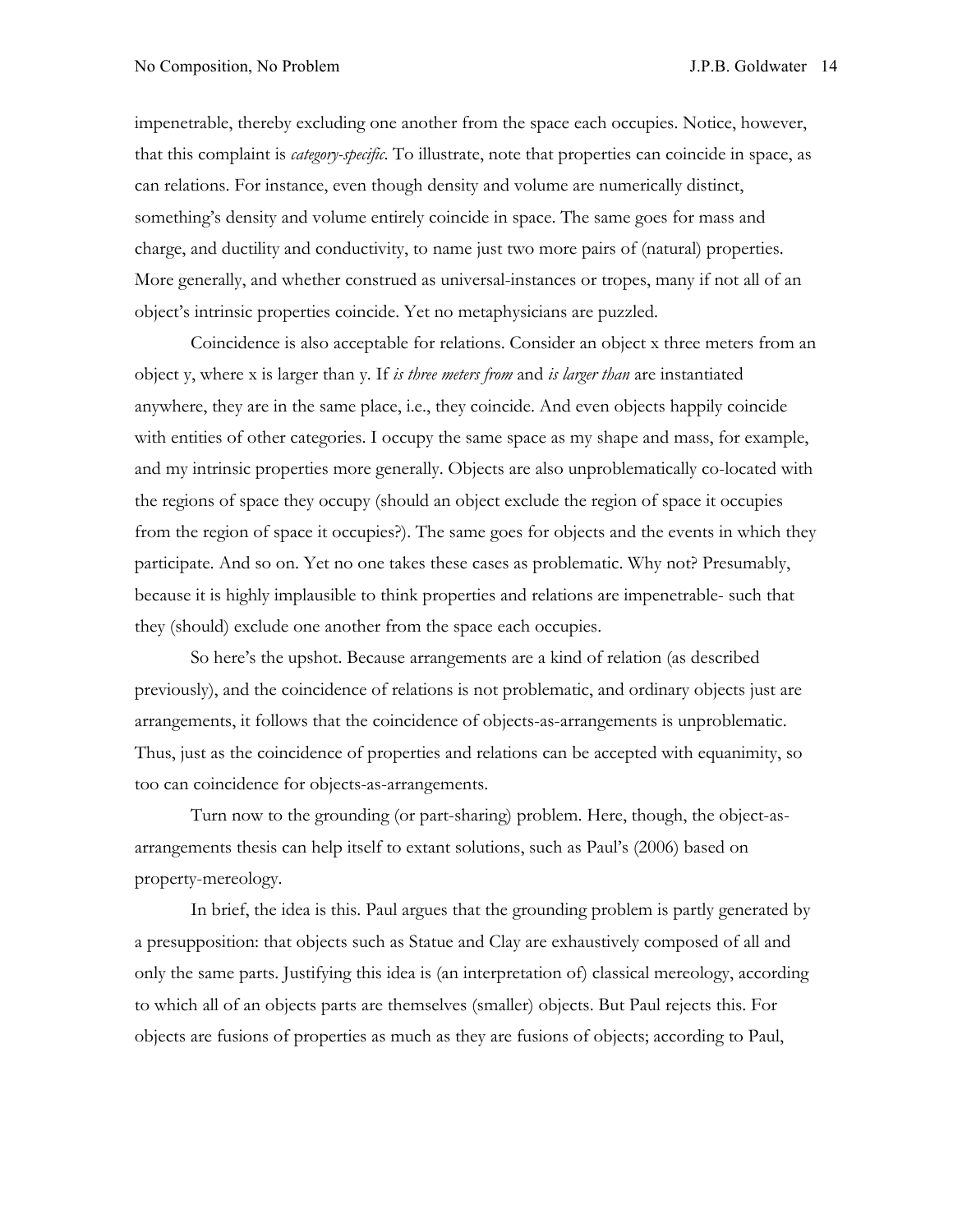composite objects not only have object-parts, but they have property-parts as well  $(2006: 30).$ <sup>14</sup> And in particular, Statue and Clay each have property-parts the other lacks: namely, the distinctive sortal and modal properties characteristic of each. So although they share all their object-parts (and so materially overlap), they do not share all their property-parts (and so do not qualitatively overlap). Thus, the difference between Statue and Clay is explained by each being a fusion of different (sortal) properties.

By extending Paul's theory from monadic properties to multigrade and variably polyadic properties (viz. arrangements), the objects-as-arrangements thesis has a ready-made way to avoid the problem. So there's no need for elimination.<sup>15</sup>

## **5. Conclusion**

Many assume ordinary objects are mereological sums. But this identification is not self-evident, and I have argued for a viable alternative: that objects are arrangements. My strategy has been to demonstrate the view's considerable utility: for example, that it evades predominant arguments for anti-realism about ordinary objects. Upon rethinking the nature of ordinary objects, then, there is no reason to deny the obvious: ordinary objects exist.

# **Acknowledgements**

 

Thanks to Cathy Sutton, Matt McGrath, Dan Korman, Tommy Kivatinos, Ben Abelson, and an audience at NYU's Metaphysics Bootcamp for helpful discussion

## **References:**

Armstrong, D. (2004): *Truth and Truthmakers*, Cambridge University Press.

Bennett, K. (2004): Spatiotemporal coincidence and the grounding problem, *Philosophical Studies* 118 (3): 339-371.

Campbell, K. (1981): The metaphysic of abstract particulars, *Midwest Studies in Philosophy*, 6 (1): 477-488

Cameron, R. (2008): Truthmakers and ontological commitment: or how to deal with

<sup>14</sup> Paul considers this a kind of bundle theory, but with the familiar mereological notion of fusion replacing the more traditional (and perhaps more obscure) notions of compresence or bundling. 15 Paul's view need not be right to work here; instead, what is important is showing that the power of an extant view can be harnessed to do work for the objects-as-arrangements thesis.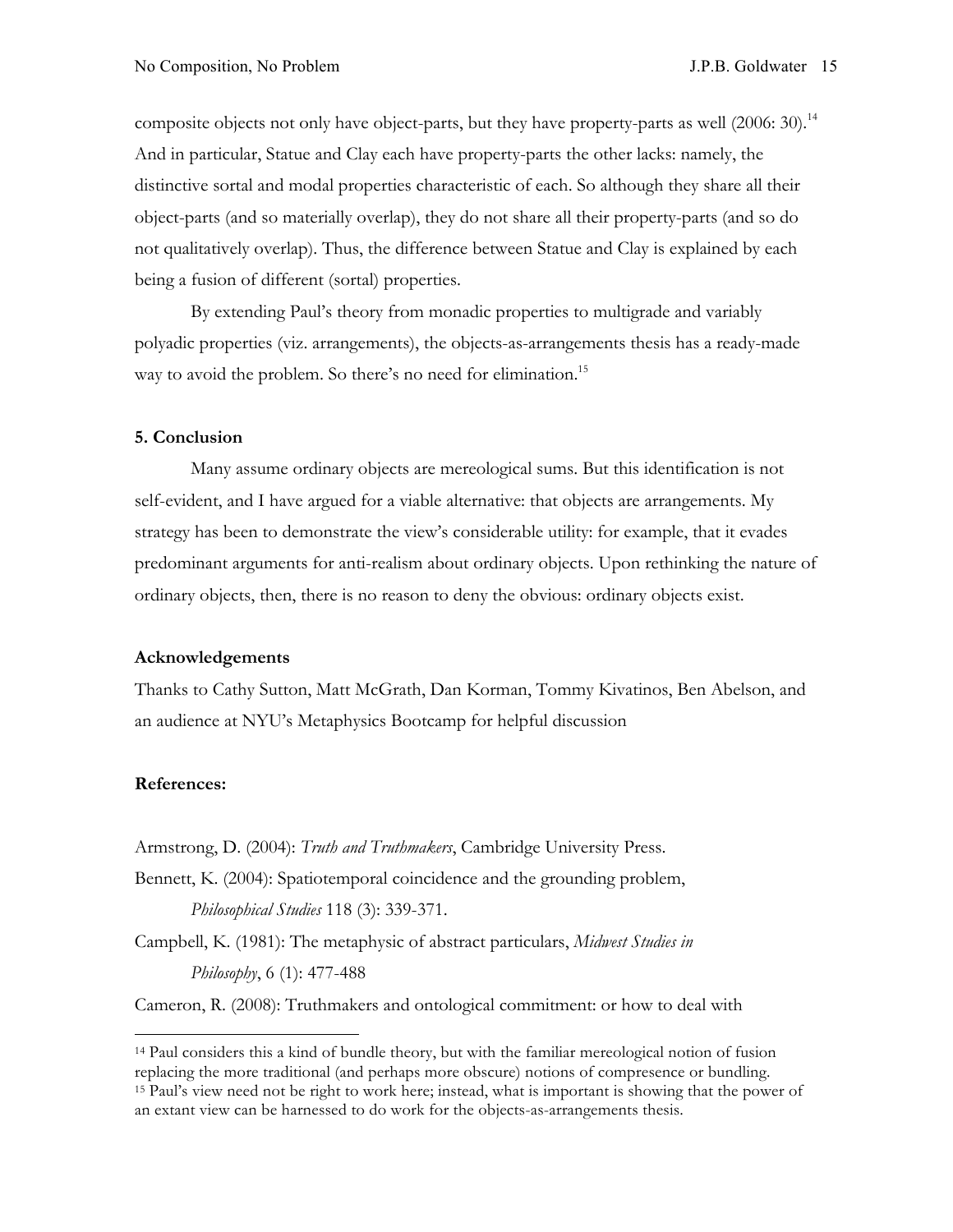complex objects and mathematical ontology without getting into trouble, *Philosophical Studies* 140 1: 1-18

- ------ (2010): How to have a radically minimal ontology, *Philosophical Studies* 151: 249-264
- Chakravartty, A. (2003): The structuralist conception of objects, *Philosophy of Science* 70: 867-878
- Dorr, C. (2005): What we disagree about when we disagree about ontology, In Kalderon, M. (ed.): *Fictionalism in Metaphysics*, Oxford Press: 234-286.
- Elder, C. (2007): On the phenomenon of 'dogwise arrangement', *Philosophy and Phenomenological Research* 74 (1): 132-155
- Fine, K. (2003): The non-identity of a material thing and its matter, *Mind* 112, 195-234
- ------ (2008): Coincidence and form, *Proceedings of the Aristotelian Society* Supplementary Volume xxxii, p.101-118
- Hirsch, E. (2002): Quantifier variance and realism, *Philosophical Issues* 12: 51-73
- Kim, J. (1992): Multiple realization and the metaphysics of reduction, *Philosophy and Phenomenological Research* 52: 1-26
- ------ (1993): The non-reductivist's troubles with mental causation, in Heil and Mele (eds.) *Mental Causation*, Oxford: Clarendon Press
- Koslicki, K. (2008): *The Structure of Objects*, Oxford University Press
- Lewis, D. (1993): Many, but almost one, in *Ontology, Causality and Mind: Essays in Honour of D M Armstrong*, Bacon (ed.) New York: Cambridge University Press.
- McGrath, M. (2008): Conciliatory metaontology and the vindication of common sense, *Nous* 42 3, 482-508
- Merricks, T. (2001): *Objects and Persons*, Oxford Press
- Paul, L.A. (2006): Coincidence as overlap, *Nous* 40 (4): 623- 659
- ------ (2010): The puzzles of material constitution, *Philosophy Compass* 5: 579-590.
- Quine, W. V. O. (1948): On what there is, *Review of Metaphysics* 2(5):21–36.
	- Reprinted (1953): *From A Logical Point of View*, 1–15. Harvard University Press.
- ------ (1951): Ontology and ideology, *Philosophical Studies* 2: 11-15
- Rosen, G. and Dorr, C. (2002): Composition as a fiction, in Gale, R. (ed.): *The Blackwell Guide to Metaphysics*, Blackwell Press: 151-174
- Schaffer, J. (2009): Spacetime the one substance, *Philosophical Studies* 145: 131-148